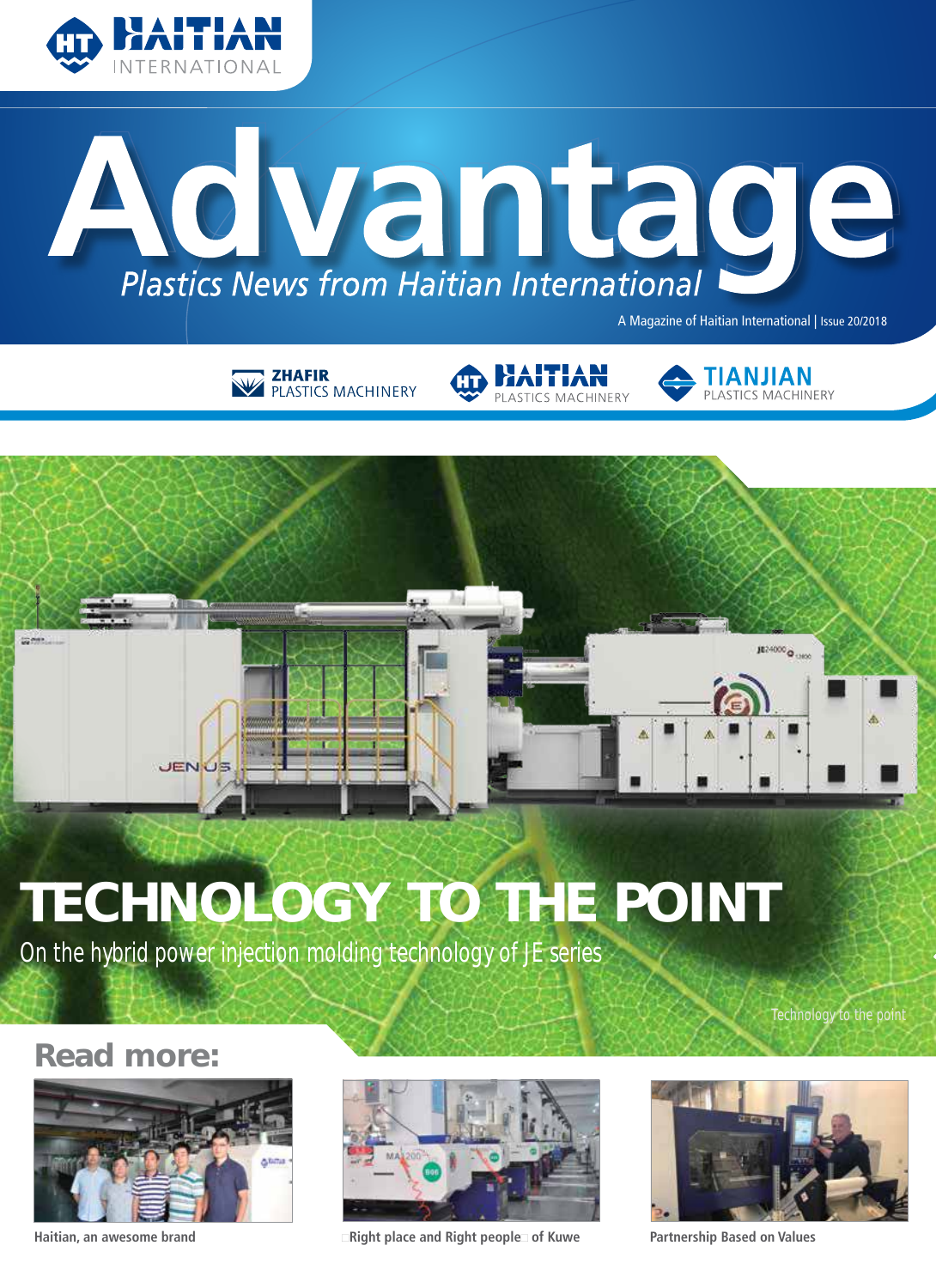# **Publishing details:**

Publisher

Haitian International Holdings Ltd. No.1688 Haitian Road, Xiaogang, Beilun, Ningbo, Zhejiang P.R.China 315801 http://www.haitianinter.com

Assistant Editors Yuanjie Zhu, Yuchao Chen, Hongya Mao, Zoe zhao photography and vedio recording Chengying Wu, Zhengzheng Ni

**04/05**

**06/07**

**08/09**

**10/11**

**12/13**

# **TECHNOLOGY TO THE POINT**

On the hybrid power injection molding technology of JE series

# **HAITIAN, AN AWESOME BRAND**

A Visit to Suzhou EUP Electric Co., Ltd.

# **"RIGHT PLACE AND RIGHT PEOPLE" OF KUWE**

An interview with Chairman Chen of China Kuwe Science & Technology Co., Ltd.

# **PARTNERSHIP BASED ON VALUES**

An Interview with Specialty Manufacturing Company's John Ray

# **CHINAPLAS 2018 ,NPE2018**

Exhibits at a glance

# **"WORK IS A KIND OF GROWTH"**

Report on Liu Song, Leader of Northeast Service Group of Haitian After-Sale Service Center

**14/15**



*Chief Editor, Prof. h.c. mult. Helmar Franz*

We at Haitian International have just announced our results for the year 2017 to public. Thanks to the hard work of all of our employees, partners and sup pliers, supported by a strong market demand and the further implementation of our successful strat egies, we have achieved a record high in all results again. Delivery of more than 35,000 machines, sales revenue for the first time exceeding RMB10 billion, export sales around USD 440 million—behind all these remarkable figures, are the sustainable ef forts made by Haitian and the evidence of Haitian's capabilities to face any challenges.

In this edition of our "Advantage" Magazine, we would like to share with you the latest innovation achievements

based on the strategy of "Technology to the point". It includes the innovation experience of our Zhafir JE series and also the information about our exhib its at Chinaplas 2018 and NPE 2018. You will also find interviews with our customers in the USA and Suzhou, China, who share their business experience with Haitian. In the section of "Haitian People", a colleague from the after-sale service of Haitian Plastics Machinery will talk about his personal de velopment in Haitian.

Additionally, we want to use this opportunity to inform about our sustainable efforts in innovation based on "Technology to the point" but also about our constant efforts and improvements in enhanc ing the communication with our customers and em -



ployees. The new factory in India and our new site in Turkey will also be put into operation soon, which again demonstrates Haitian's dedi cation to support overseas markets and focus on investments as the one of the main sources for "sustainable growth". Our determination and efforts to constantly optimize internal effi ciency and provide best support and service for our global customers has never been changed.

2018 will be an important year for Haitian In ternational to strengthen internal efficiency. Our CEO, Mr. Zhang Jianming, defined this year as the "Efficiency Year" --- so we will focus on the improvement of the overall efficiency of our com pany and even more on the "High Quality" of our products and processes.

The achievements of Haitian in the past 51 years provide a strong support for our constant devel opment and is the basis for our and motivation to provide our customers in China and worldwide with required technologies to the point in order to achieve mutual benefits. We look forward to meeting you in the forthcoming Shanghai Chi naplas 2018, NPE 2018, and possibly also at the Vietnam Factory Open Day.





**CD** HAITIAN

TIANJIAN

**EHAFIR**<br>**ELASTICS MACHINER**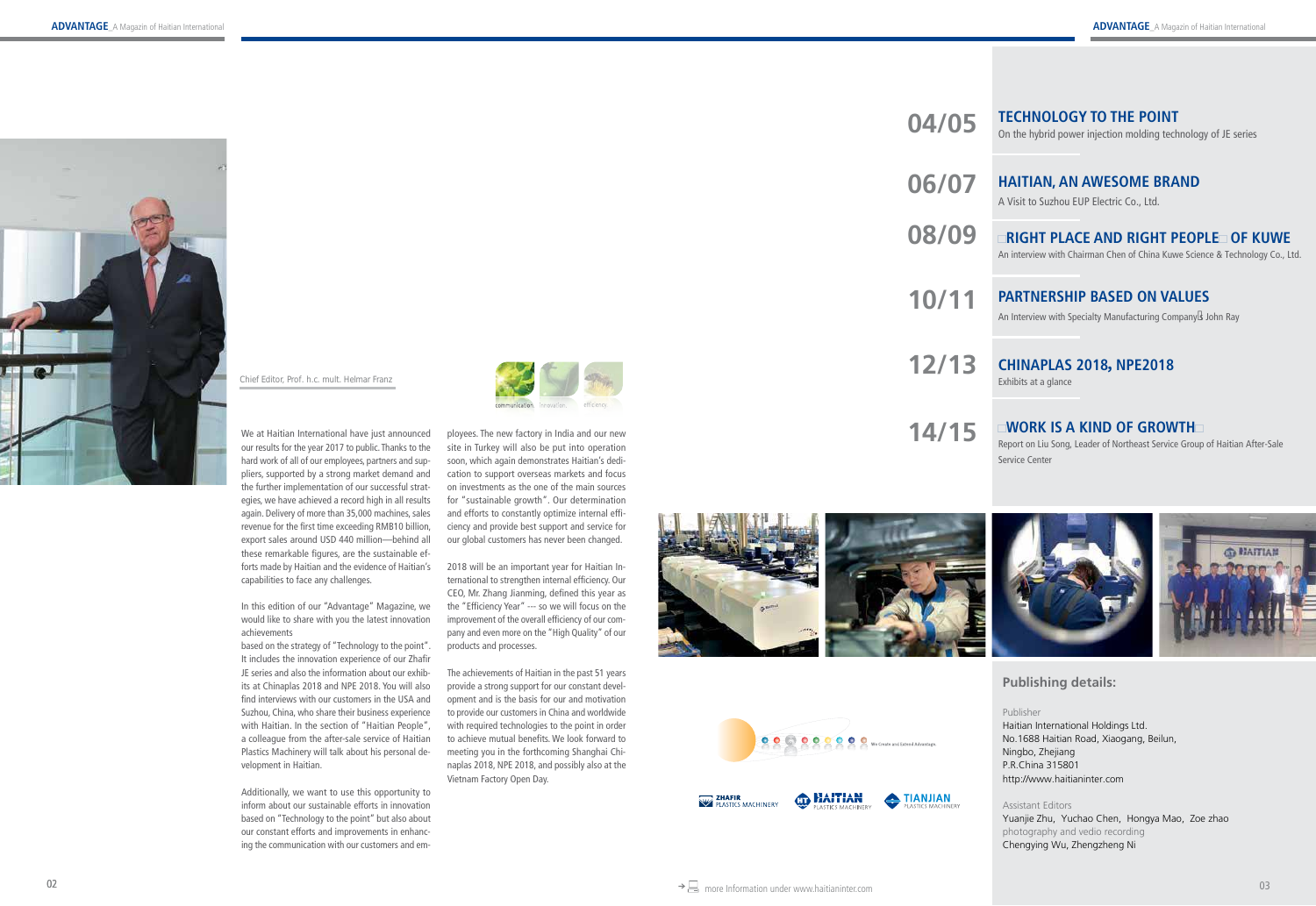# TECHNOLOGY TO THE POINT

On the hybrid power injection molding technology of JE series



Zhafir JE series officially came into the market in the year 2016. JE is the first hybrid injection molding machine under the Zhafir brand of Haitian International. The electric injection molding technology for large two-plate machines filled the gap in the market, and it has also received the Ringer Technology Innovation Award of 2018 for Plastic Industry in March 2018, as organized by Ringer Industrial Media. We took the chance and held an interview with Mr. Fu Nanhong, the technical director of Haitian International, who kindly shared with us about his experience during the development of the hybrid technology.





**A long way of innovation**

The birth of Zhafir JE Series is not all of a sudden, but indeed based on our profound experience in relevant aspects of the injection molding solutions in the past decade.

"The development of full electric technology, the two-platen technology, the servo drive control system, and the digital technology for high speed bus, has prepared a solid foundation for integration of all necessary resources for further development of the hybrid technology. After ten years of experience and accumulation of information, Haitian has the capability to develop the electro-hydraulic hybrid technology", said Mr. Fu.

Haitian International has a strong R&D team, with nearly 500 technical engineers. Zhafir Plastics Machinery and Haitian Plastics Machinery have their own independent R&D teams. Two teams are dedicated to their respective technical fields, while maintaining close cooperation. Before development of the hybrid technology, the electric injection molding solution offered by Zhafir and the two-platen servo hydraulic injection technology under Haitian have been both widely recognized by the market. In order to provide outstanding and reliable hybrid solutions to the market and better service to the clients, some core members from the R&D teams of Zhafir Plastics Machinery and Haitian Plastics Machinery have been carefully selected and further formed the core technical team to take care of the hybrid project. After one year's hard work, Zhafir JE series was born and introduced to the market.

**Higher return of investment for the clients** tracted great attention from high-end customers force of JE series is up to 33,000kN, which can meet the special requirement in the production of interior and exterior parts for the automotive industry. Once introduced to the market, it atfrom the automotive industry.

It takes courage and strength for an enterprise to make continuous investment in innovation. The success of JE can also be attributed to the dream and insistence of our CEO, Mr. Zhang Jianming. It is an great achievement that can not easily be completed by the usual methods. Innovation is really an endless journey. Under the guidance of national strategy for "Made in China 2025", Haitian, following the national strategic development goal, has also adjusted the development direction by following a practical approach. We shift our focus from simply mass production to providing high precision solutions, from cost effectiveness toward high quality. This covers the entire working flow of our company, from R&D, to manufacturing,

sales, service and so on. It also extends to the value chain, including logistics, OPE platform and information and digitalization.

# **is our ultimate pursuit**

The development of Haitian Injection Molding Machines has been through several stages, including three-platen machines, multi-component machines, two-platen machines, the fully electric machines, and now the hybrid ones. Behind all the sustainable innovation is our constant focus toward the real needs of our customers. It is also a good demonstration about our product strategy of "Technology to the point".

JE series perfectly integrates the large-scale two-platen servo drive technology and precise electric injection molding technology. It addresses the demand of customers who produce large products while also requiring low energy consumption and precision of the parts. It is an ideal choice for high-end industries, including the automotive, white goods, etc. It has also obtained several patents. The planned clamping

In addition, high quality and efficiency is key for our customers. JE series has outstanding performance which has been designed from the very beginning. The new product, as designed with the concept of modularization, meets the international standards in terms of servo technology, injection precision, energy consumption, compound control action and high efficiency, and also meets the requirements for precision, energy-saving, environmental friendliness and efficiency.It has great advantages in both quality and cost performance, and has attracted the attention of the industry.

"Higher return of investment for our customers has always been the ultimate pursuit for our innovation," Mr. Fu said, "Haitian will always stay by the side of the customer."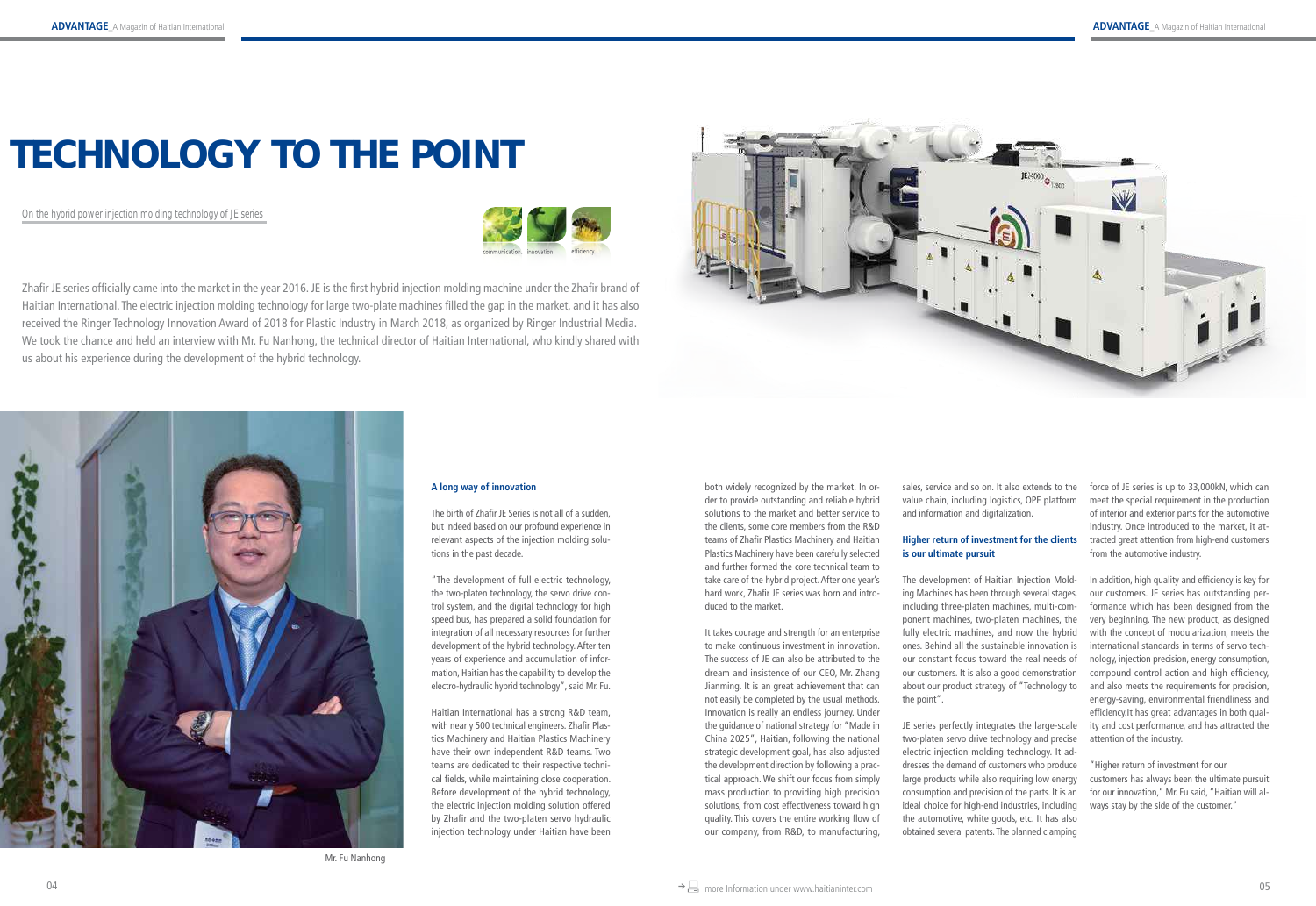Mr. Jiang Ming, director of the Safety Equipment Department of Suzhou EUP Electric Co., Ltd., is a loyal fan of Haitian. A Haitian team paid a return visit to EUP on Sep 13, 2017, and visited its injection molding workshop as led by Mr. Jiang. He kept on praising the Haitian team in the meeting: "According to our plan, the preparation of this new workshop was expected to take three months, but we have made it within less than two months. All 55 new machines and accessories are in position, and we can start our new project right now. Haitian is definitely an awesome brand".

Suzhou EUP Electric Co., Ltd., established in 1994, is a Hongkong invested company. It is located in Suzhou High-tech Industrial Development Zone, and is specialized in the design, R&D, production and sale of all kinds of dust collectors. It has an annual production capability of 12 million sets of dust collectors, as well as 25000 tons of plastic parts. The products of EUP's three

subsidiaries -- Chenghe Cleaning Equipment, Delai Electric Appliance and Suzhou Rununion Motivity -- are sold globally to Europe and America.

> The relationship between EUP and Haitian goes back to 1985. Mr. Xu Shuliang, currently 71 years old, one of the founders for EUP, was the equipment manager of Suzhou No. 5 Plastic Factory at that time. He purchased 5 injection molding machines with injection volume of 800g from Jiangnan Agricultural Machinery Factory (predecessor of Haitian). From then on, EUP has been keeping using the Haitian injection molding machines. In another workshop we found a 550 horizontaltype machine, the oldest Haitian injection molding machine existing in EUP purchased in 1995. It is really huge in size and old in appearance.

As an outstanding high and new technology enterprise, EUP attaches great importance to the investment in equipment to enhance their production capacity. The group currently owns 700 injection molding machines, including 600 provided by Haitian. Clamping forces vary from 680 to 8000 kN, covering series of HTF, MA, VE and IA.

According to Mr. Jiang,Haitian has great advantages in machine stability and service, as compared with other brands. Over the years, EUP has been replacing old machines with new ones, and is a big fan of Haitian. He himself is also a good friend of Haitian, and comes to Haitian for purchasing and training almost every year. He said that, "I am quite impressed by the professional spirit of Haitian. Sometimes we are pressed for

time, and Haitian always tries to deliver the machines as soon as possible for us. Haitian Service is always available immediately when we have some problems. So we have no additional worries when using Haitian machines. Another advantage is advantage is the cost performance since, we can get the quality of imported machines at a lower price. It is really a good choice for us.

# HAITIAN, AN AWESOME BRAND

A Visit to Suzhou EUP Electric Co., Ltd.

With peeling paint but still good performance, it is used for the production of the shells of electrical appliances. Jiang noted that, Haitian provides them with sufficient after-sale service and maintenance , including the replace of old parts over the years, so that it still runs even after all this time. It is why they are confident with their after-sale service.

EUP launched a new project in April this year to equip its new workshop. Jiang said that, the after-sale staff of Haitian participated in the whole process of installation and debugging as soon as the machines arrived at site. Over 3 after-sale staff were available every day for field operation, which greatly promoted the implementation of

this important project. In respect to the production, Haitian staff always gave some reasonable advice. Mr. Jiang and EUP highly appreciates the efficient support from Haitian service system.

When walking along the beautiful automatic workshop, we saw a row of new injection molding machines laying there in an ordered way and in smooth operation. The white fully electric Zhafir machines at the front are very eyecatching. They are used for the production of small plastic gears, which have high precision requirements. There are few workers in the field, and the degree of automation is quite high. Jiang told us that, in the past, one worker at least was appointed to operate one machine, but today, one worker is able to operate four or five machines. EUP will increase the investment in equipment in the future, and will introduce the intelligent managementof molding machines and integrated auxiliaries to further improve the production capacity.

Since the new project has been launched, the products of EUP have been further upgraded. The output is expected to grow substantially as compared to the past. The whole company is very confident about this. We wish EUP a brighter future.



1.The oldest Haitian machine at EUP 2.Products of EUP 3.Workshop of EUP



$$
\begin{array}{c|c}\n\hline\n1 \\
\hline\n3 & 2\n\end{array}
$$





Haitian team with Mr. Jiang from EUP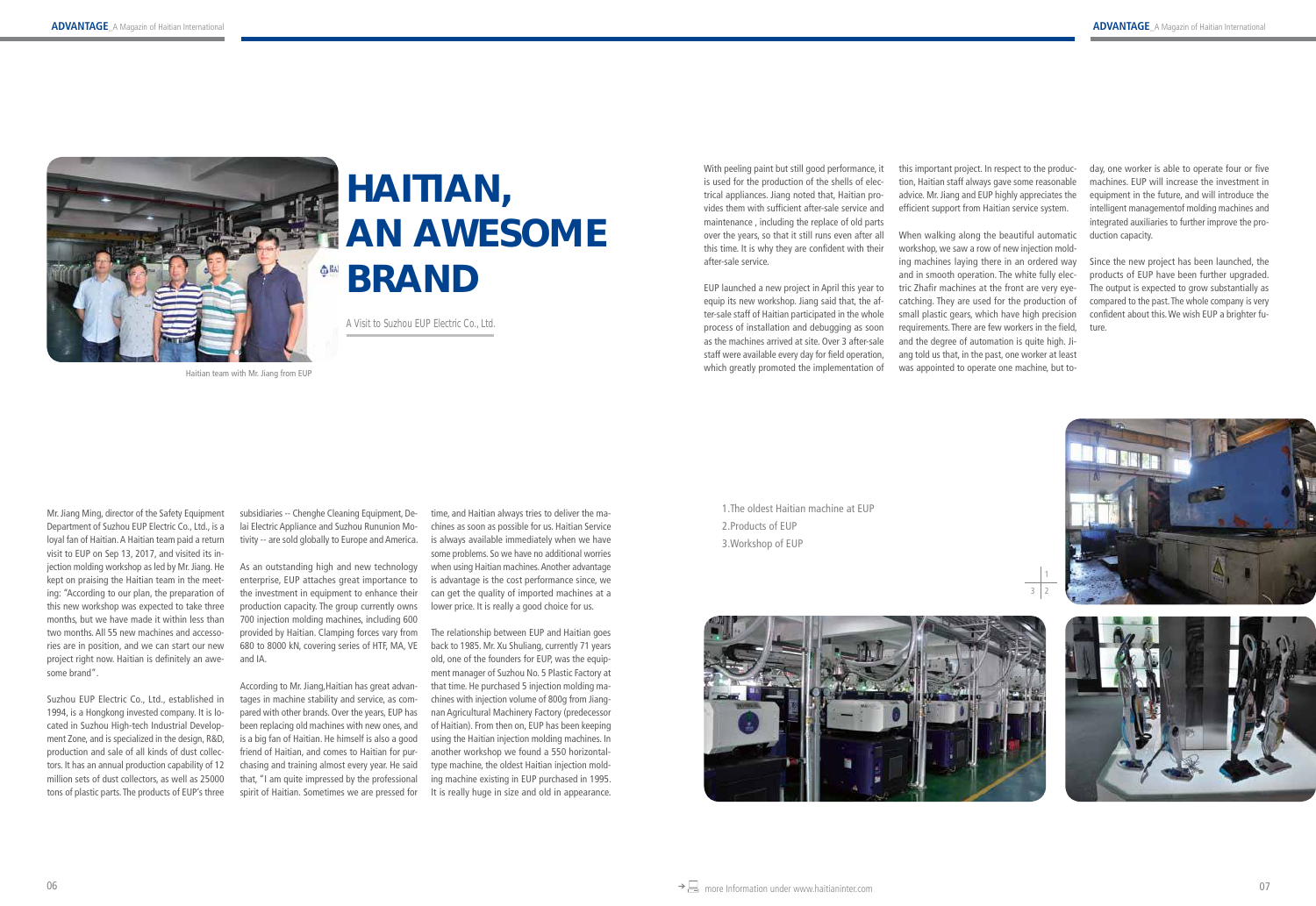### **"Right Time, Right Place and Right People"**

The auto industry is a challenging industry with large volumes and wide ranges involved, which is incomparable to other industries. At the same time, the industry faces the problems and difficulties such as the faster upgrade of automotive design,higher requirements of the consumers on product quality and the reduction in profit of single-piece products.

How to deal with these challenges is what the industry has been thinking about and exploring.

For Kuwe's success, Chairman Chen says earnestly "It is three points: Right Time, Right Place and Right People".

Right Time, that is "early". Kuwe entered into the industry in the early days and focused on the manufacture of auto parts. 20 years ago, due to the incapacity of the original plant to support the development of the enterprise, Kuwe successively invested a lot to purchase the land and equipment. With the rapid development of the auto industry in recent years, Kuwe has developed rapidly and has established a good reputation

in the industry.

"By now, if a new enterprise wants to get into the auto parts industry, it will be harder and harder."

Chairman Chen felt very lucky that his company entered into the industry earlier.

Talking about Right Place and Right People, it is the conversion with courage instead of the advantageous natural conditions. Yueqing City of Wenzhou, where Kuwe is located features con-

# "RIGHT PLACE AND RIGHT PEOPLE" OF KUWE

venient transportation and developed logistics, which is very suitable for enterprise development. But the overall standard of living cannot be compared with the first-tier or second- tier big cities, therefore, the local talents are flowing out, and it is a difficult problem to introduce highend talents from other cities. For example, several years ago, when Kuwe had just entered into the R&D and production of automobile CD multimedia players, advanced technical R&D talents from Shenzhen and Shanghai had been brought on board. However, lots of them left Yueqing finally because of the living environment.

To convert "disadvantage" to "advantage", you cannot just sit and wait for the thinking to change.Chairman Chen decided to set up a company in the place with talents. He wisely chose Shanghai. Shanghai not only has top talents at home and abroad, but also has the highlevel development status of the whole industry driven by SAIC Volkswagen, Shanghai GM and FAW Group. Based on the strong environmental advantage, Kuwe has established an R&D Center in Shanghai, and employed the local talents, and the problem on talent was solved in Shanghai.

### An interview with Chairman Chen of China Kuwe Science & Technology Co., Ltd.

In 2018, Kuwe purchased 200mu land in Hangzhou, and a modern plant for producing high-end precision auto parts is under construction and is planned to be put into production in the second half of the year.

### **Co-development with suppliers**

The first batch of electric injection molding machines purchased by Kuwe was Zhafir electric injection molding machines. And 12 more precision injection molding machines will be purchased in accordance with the planning of the Hangzhou plant as a result of the good experience the company had in using 23 sets of Zhafir electric injection molding machines. Kuwe has very strict requirements on equipment, as good equipment is essential to the good products. The ambition of Kuwe is that, "Our products shall reach the quality that others can't. We should constantly improve the production process to get the best competitive power of the products". Based on this, Kuwe is not satisfied with the traditional hydraulic machines, and has been exploring the application of intelligent production and electric injection molding machine in the auto industry.



For suppliers, Kuwe attaches great importance to the idea of "common development". There are two plastic products supporting enterprises, and the bosses used to be the technical backbone of the Kuwe mould department, and had good technical reputation in the auto industry. Later they left Kuwe and established their own business and, instead of suppressing them, Kuwe gave them the opportunity to seek cooperation. "Since all suppliers are aware of our requirements on quality, we also know such suppliers well, and finally, due to the establishment of cooperation based on matching value, both sides have achieved good development. This is a positive result".



In the auto parts industry, Kuwe is a modern high-tech enterprise with eye-catching performance.

The cooperation between Mr. Chen Li, Chairman of Kuwe and General Manager Du of Haitian Yueqing agency has existed for 30 years. Developing from Haitian 30g injection molding machine at the beginning to more than 180 injection molding machines of different sizes, Kuwe is planning to increase the investment in injection molding equipment in the next 10 years, and the total amount will reach 500 sets. The friendship between Kuwe and Haitian has a long history.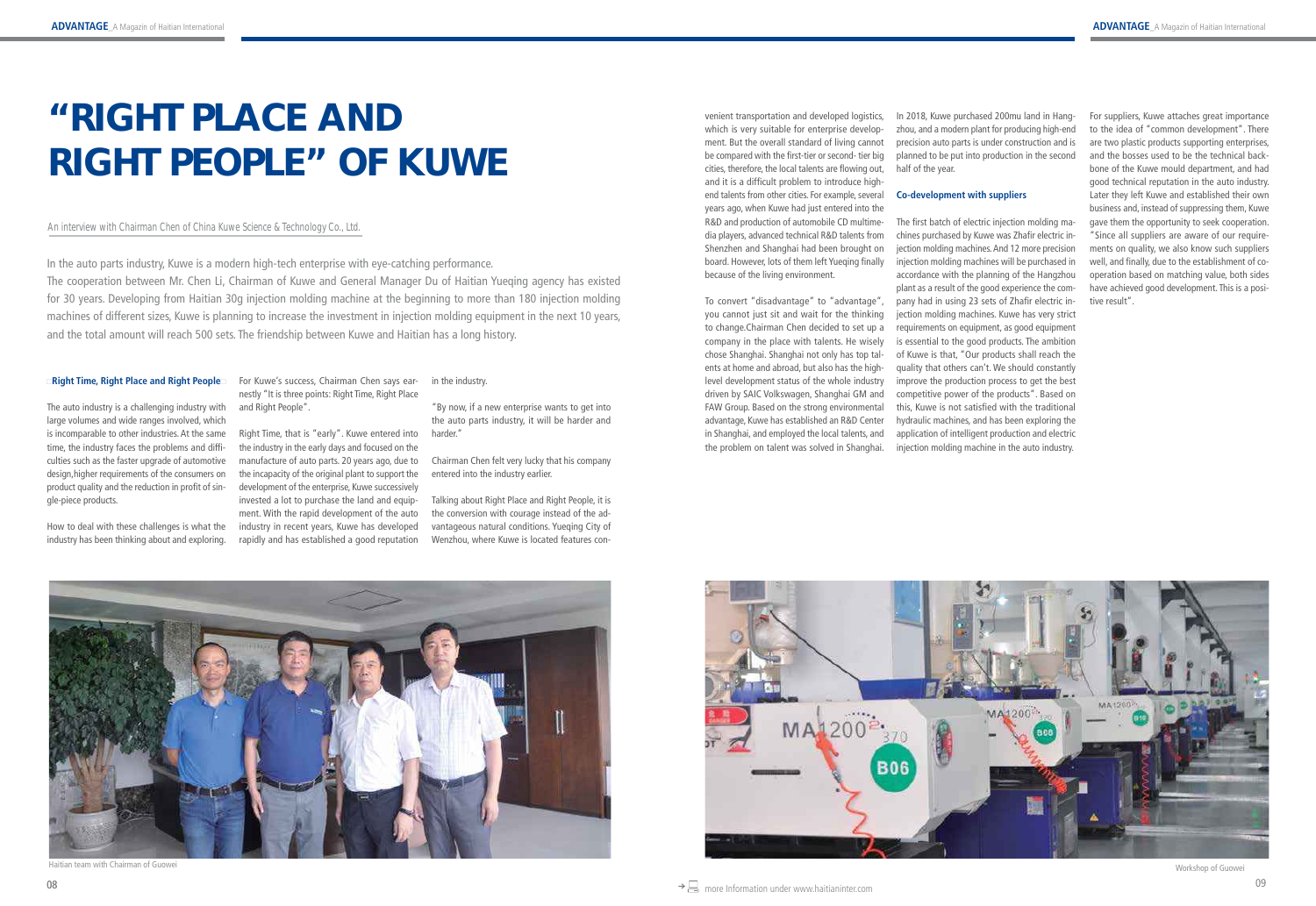A family-owned company founded in 1900 in the St. Paul, Minnesota area, the Specialty Manufacturing Company makes metal and plastic valves, hydraulic couplers, dental components, and chemistry equipment for commercial and residential pools and spas. Customers are primarily from industries needing customized flow control products such as automotive, water purification, and medical, beverage and chemical dispensing. The company's capabilities span a wide spectrum encompassing machining, stamping, injection molding and assembly that enable Specialty Manufacturing to custom-design products and manufacture them for their clients.

We spoke with Production Manager John Ray from the company's White Bear Township injection molding facility where in-house mold design, fabrication and on-site mold repair take place.

# PARTNERSHIP BASED ON VALUES

#### **Q. We understand that SMC has three facilities. How many are involved in injection molding?**

A. Right now, we have 24 injection molding machines at two of our facilities. There are 18 machines located here in White Bear Township that are dedicated to our flow control products and six more machines in Granite Falls, Minnesota where our Specialty Dental division is located. The machines run from 50-ton models to 500 tons. We like having more than one location with molding capability so that we have back up in case something should happen at one facility or the other – a kind of risk management tool. The valves we make, typically 3 inches and under, are used in sanitation systems, water systems, beverage and chemical dispensing systems and so forth. We specialize in what most companies don't want to build – shorter production runs rather than large commodity runs, hence our name. With about 2,800 customers, no one customer constitutes more than 3 percent of our business. It gives us latitude in navigating industrial business cycles.

At the heart of Specialty Manufacturing are its customization capabilities that enable our cus-

tomers, to ask, "What if we do this?" At that point, we partner to innovate, create and deliver solutions that make "this" the best possible experience.

### **Q. Are there unique challenges for the company's production schedules in the specialized or customized valve market segment?**

We have our challenges. Quick turnaround for most of our customers is essential. We manufacture orders as quickly as one day and usually in three days. Sometimes we ship the same day. A customer can start a new project just by visiting our website and using our online tools to design a valve unique to their application. We'll have it produced in three weeks or less. That is a measurable goal we hold ourselves to.

### **Q. Those strict production demands must impact your machinery requirements. We understand that you are using Haitian Mars injection molding machines at the White Bear Township facility and Haitian Saturn machines in Granite Falls. How did that come to pass, and do they measure up?**

We have a technician, Jim Huberty, who has 37 years on the job. He was familiar with Haitian machines and recommended them. In 2008, we started with the hydraulic Saturn models. When the servohydraulic Mars II Series came along, your regional sales manager, Bob Tymcio, recommended we move to those models for their machine enhancements and significant energy efficiency. We did so in 2015. We immediately liked the features on the Mars II. It's rugged, holds up and is energy efficient. The servovalve technology gives us significant energy savings and the shop is a lot quieter. Our old hydraulic machines create quite a bit of heat and noise. We'll be replacing those with quiet Mars machines soon. Since we don't do large production runs, we may change molds in a Mars II machine up to five times a day. We do mold changes three times a day on average. These machines perform consistently from one project to the next, which is critical in meeting our customers' need for fast turnaround.

Another advantage is the intuitive design of Haitian's KEBA 2880 control system. The touch screens make it easy to train people because they're used to their smart phones. Machine operators see quickly what is happening in the process. We rarely need to take time to fiddle with optimizing the process. The programming is so easy to use, we are up and running fast. Even our novice operators can jump in and come up to speed quickly. We like where we are now with these machines. We put in a mold and make good parts.

### **Q. In your experience, what do you believe makes a valuable injection molding machine? Has the Mars Series lived up to your strict production requirements? Is Industry 4.0 a part of**



### An Interview with Specialty Manufacturing Company's John Ray

### **your equation for a good machine?** A. Before Industry 4.0, we need durability and dependability. If I or my team need to spend time fixing irritable machine breakdowns, that's downtime and lost money for us. Second, the machine must be repeatable, that is, we need tight process control. Our guys are happy with the Mars Series machines ability to meet these requirements. Did I mention the Mars II come at a very fair price point? That is also important to us.

From a manager's standpoint, technology developments along the lines of Industry 4.0 do provide value. For instance, remote monitoring via the KEBA 2880 control offers definite advantages. Using the machines' remote start-up enables us to get the production started immediately upon arriving for a shift. We remotely stagger the start-ups to eliminate energy spikes and avoid paying peak energy prices. We use remote production to run 24 hours six days unattended at night and on weekends. It's something to come in on a Monday morning and find hundreds of thousands of parts made with the Mars machines standing quietly by once their production run is complete.

I use a fisheye camera and my cell phone to monitor the plant during off hours, watching machine signals to see which machines are running, which have completed their assignments or if any are in caution mode or have shut down due to variability. Ten years ago, we ran 24/6 but had to fully staff the plant. Now we're saving on costs but still meeting tight customer deadlines.

In the future, I'd like to see implementation of enhanced cell phone connectivity so that we receive outbound alerts when there's a machine or production issue during a lights-out production shift. Maybe that's next.

### **Q. Specialty Manufacturing is a family-owned company. Can you tell us a little bit about the culture here? Is it a good fit with the culture at Haitian's U.S. sales and service partner, Absolute Haitian?**

In 2017, SMC was named one of the 50 best midsized companies to work for in Minnesota by the Minneapolis Star Tribune. We were ranked #1 among all 150 recognized companies in providing benefits. From the first day on the job, our team members become part of our family. The company is

in its fourth generation of family ownership with greatgranddaughter Heidi Sandberg McKeown as chairman and her husband, Daniel McKeown, as President. You can remove this sentence if you need more room. We take pride in the fact that we have never lost money in its more than 110 years in business. Our financial stability coupled with the fact that we are family owned and have long-term, tenured employees, really distinguishes The Specialty Manufacturing Company.

It's important to us to work with a company that shares our values. Absolute Haitian has field service technicians that are good guys who fit right in here nicely. When we call in for help, an actual person answers the phone, not an answering machine. We talk with knowledgeable people who are good at troubleshooting. When we need a part, Absolute Haitian had parts ready to deliver. We call it "Minnesota nice." Absolute Haitian has got it.





SMC specializes in flow control products including ball valves, check valves, needle valves and miniature valves as well as strainers, filters and pressure controls, many of which are used in water flow applications.

# **Specialty Manufacturing Co. Facts**

- Vertically integrated valve manufacturer
- Established in 1900; still family-owned today
- ISO-certified since 2009
- CAD/CAM, product design support, lean manufactu ring and PPAP quality services
- Supplier to food and beverage, water, agriculture, HVAC, dental, fire protection and automotive custo mers, among others
- Proprietary, web-based product configurator to fast track customized valve design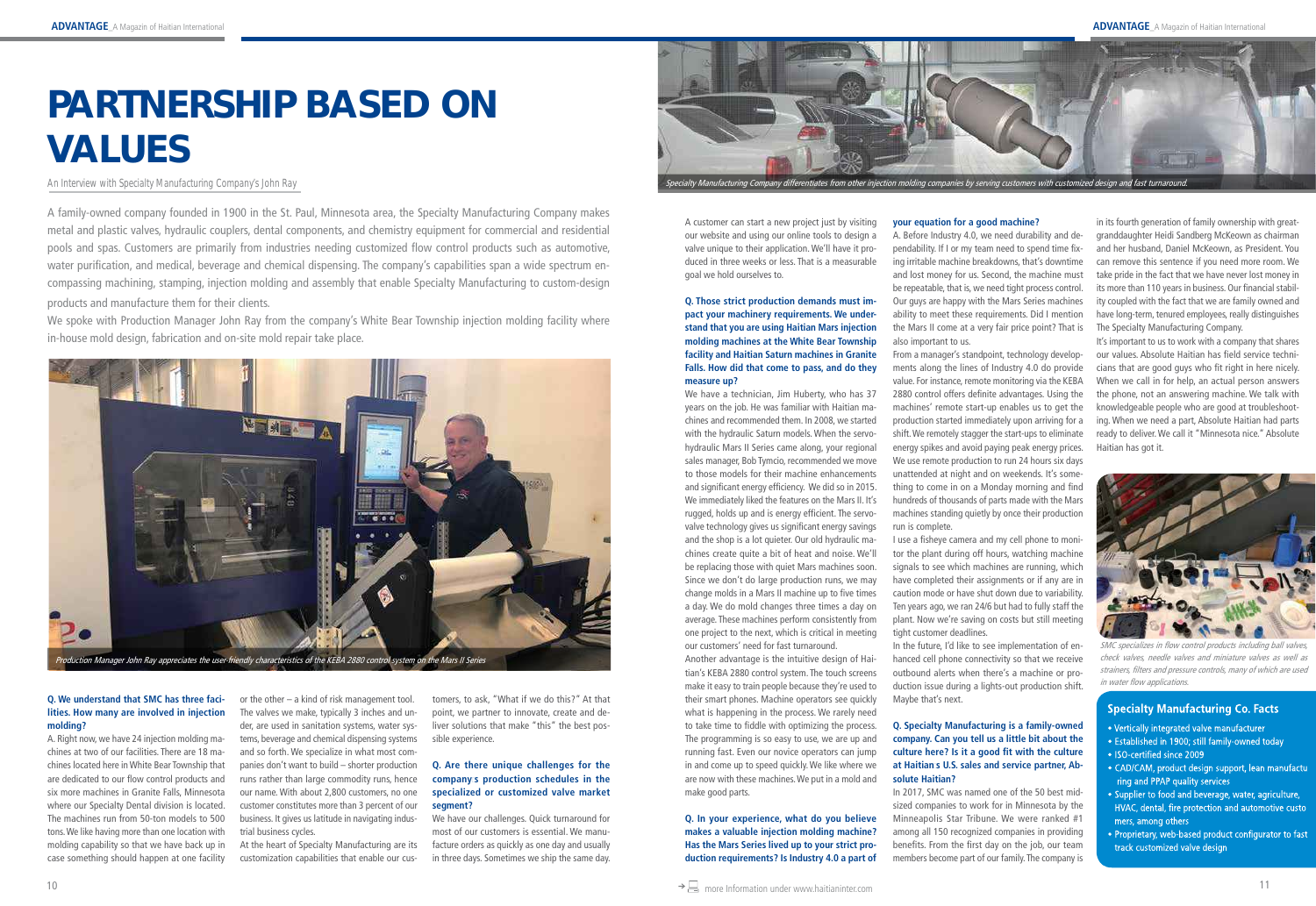



创新

| Machine type VE900III/210           |  |
|-------------------------------------|--|
| Application In-dwelling needle body |  |
| Part weight 4 g                     |  |
|                                     |  |
| Material  TRITAN copolyester        |  |
| Cycle time  10.5 s                  |  |
|                                     |  |





| Machine type JE6500/3350 |                  |
|--------------------------|------------------|
|                          |                  |
| Part weight 640 g        |                  |
|                          |                  |
|                          |                  |
| Cycle time  60 s         | 49-14149-14149-1 |
|                          |                  |

## **Zhafir Jenius Series**

| Machine type MA1900III/570    |  |
|-------------------------------|--|
|                               |  |
|                               |  |
|                               |  |
| Material  TRITAN™ copolyester |  |
|                               |  |



| Machine type ZE4500/1400         |  |
|----------------------------------|--|
| Application Beer growler carrier |  |
| Part weight 386 g                |  |
|                                  |  |
|                                  |  |
| Cycle time  35 s                 |  |
|                                  |  |

# **Zhafir Zeres Series**

| Part weight 145g |  |
|------------------|--|
|                  |  |
| Material  PC     |  |
| Cycle time  70 s |  |
|                  |  |



# NPE2018 EXHIBITS AT A GLANCE



## **Zhafir Jenius Series**

| Machine type MA3600 II S/1250h |  |
|--------------------------------|--|
|                                |  |
| Part weight 13.5 g             |  |
|                                |  |
|                                |  |
| Cycle time  8 s                |  |
|                                |  |



## **Haitian Mars IIS Series**



# CHINAPLAS EXHIBITS AT A GLANCE



| Machine type ZE2300/830           |  |
|-----------------------------------|--|
|                                   |  |
| Part weight Base 23.3g/panel 8.7g |  |
| Cavity  Base x4+Panelx4           |  |
| Material  ABS                     |  |
| Cycle time  Base 12S/Panel 10S    |  |





# **Zhafir Zeres Series Haitian Mars Ⅲ Series Zhafir Venus Ⅲ Series**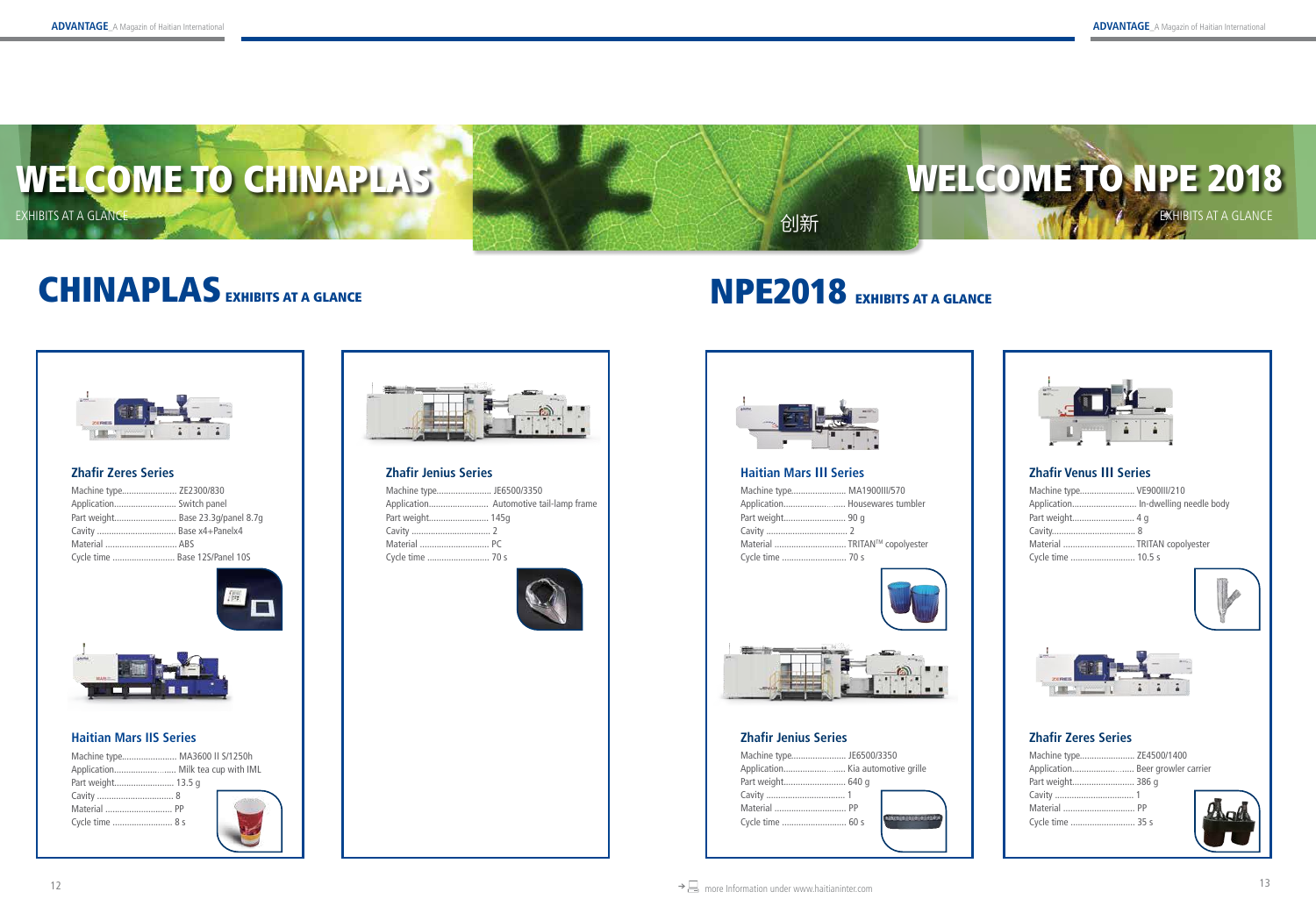#### **From fitter to after-sale service**

Born in 1981, Liu Song, after graduating from high school, was enrolled by Haitian No. 5 Plant as a worker in the assembly workshop. Three years later, he was dispatched to the East Zhejiang Service Center in Cixi, and worked for more than ten years as the after-sales service technician. At first, he worked following the master, later, he began to work independently, however, after arriving at the client's factory, he failed to repair the machine due to lack of technical skills, and of course the client was not happy. Liu Song made up his mind that he had to be qualified since the company offered him such a good chance. He studied hard and finally comprehended all kinds of drawings in the instructions of the injection molding machine. Gradually, he worked more and more smoothly. In this way, Liu Song grew up from worker into a technician for the maintenance of the complete machine system such as electric delete, hydraulics, circuit and relevant processes.

Every bit of progress is from the pursuit of heart. "I'm very eager to develop my career life. Constantly enrich and improve myself, which makes me feel the value and meaning of work." Liu Song said.

In 2013, Liu Song was dispatched to the Changchun Office of Haitian Plastic Machinery and began his work and life in Northeast China.

As the leader of the Northeast Service Team, Liu

Song's main work is to coordinate the after-sale service work of several offices such as Changchun, Shenyang, Dalian and Jilin, and support the sales work of the offices, and carry out information feedback and communication between headquarters and offices.

#### **"After-sale service is not only machine repair, but also the communication-oriented work."**

For many people, after-sales service personnel are those carrying a toolbox to provide on-site service, fix the machine as soon as possible, and do not need too much communication. That's not true. Liu Song said. First, the communication between the after-sale service technician and the client is very important. For example, after repairing the machine, it is necessary to give some notes and tips to the customers about the maintenance, preventive measures and replacement of parts of the machine, so that the maintenance frequency of the machine can be reduced. However, in early stage, dealing with Northeast people, was not easy for Liu Song. "There is a difference between the way of communication between the Northern people and the Southern people, and the Northern people are straight and tough, and sometimes more explanation, more confusion," Mr. Liu said with a smile, "sometimes it is so awkward that we spend so much time to explain and they still cannot understand ".

#### **Sincere service, customer first**

The current success of Haitian Plastic Machinery is absolutely inseparable from the well reputed after-sale service. "Excellent quality, efficiency and sincere service" is the shared value among Haitian's service team throughout the world. In order to protect the good reputation for the Haitian brand and implement our service philosophy of "Customer First", thousands of service staffs , regardless of the holiday and festivals, are travelling between the factories of clients, and had to depart once receiving the repair request by telephone, and couldn't leave until the machine was repaired. It is common for them to work by the light of the moon and the stars.

As the responsible person of the local after-sale offices, Liu Song is very self-disciplined.

In the Changchun office, the daily work of Liu Song is like this: from 7: 30 a.m. to 8: 30 a.m.,

# "WORK IS A KIND OF GROWTH"

Report on Liu Song, Leader of Northeast Service Group of Haitian After-Sale Service Center

a meeting with the staffs of the office to collect feedback and summarize the work of the previous day, and further allocating the tasks for the day. After 9 a.m., driving off to the KA clients. Northeast China is home to heavy industry, and the clients of Haitian Plastic Machinery include the KA customers such as suppliers for FAW-Volkswagen. Such clients are usually supported by Liu Song himself. The daily work of Liu Song also includes the monthly after-sale summary meeting, maintenance skill training, statistical analysis reports on parts replacement within the responsible area, new machine commissioning and servo transformation support, and renovation of old machines...

Being specialized in after-sale service for many years, Liu Song has become accustomed to the way to work of being available at client's call. Once, at two o 'clock in the morning, Liu Song was wakened up by a telephone call from a state-owned company, and was told that a big machine was down. Because the repair technician of the office could not fix it, the client was very concerned about possible delay of production. He then got up and went to client immediately. After working for 3-4 hours, the machine was recovered to normal, and the client was deeply grateful.

It is just one small case among lots of similar stories. Because of his sincere care for the customers, he also maintains a good personal relationship with a lot of customers, and he often spends time with them playing sports, going fishing and so on.



Colleagues know him very well and he is such a man who is emotional and passionate about life. In his apartment rented in Changchun, it is very clean and neat. However, as living in Changchun alone, he misses his family most. His child is still small. He felt very guilty sometimes when the kid was sick but he was not at home. Of course, the happiest thing is to get back home and see his wife and child once every two months. Short holidays are always spent in sweetness and warmth.

Life, for all Haitian service technicians like Liu Song, is like you pay something but you are also growing and exceeding expectations.

"If you cease to struggle, you cease to live," said Liu Song with his eyes shining.

Liu Song has been appraised as the Excellent Staff of After-Sale Service for many years. The evaluation on him from the department leaders and colleagues is: smart, hard-working and strong sense of responsibility.

The same as all the ordinary Haitian employees, Liu Song, dressed in a blue uniform, is not eye-catching in the crowd at the first glance, but he has devoted himself to the hard work and continuous growth in 18 years at Haitian Plastic Machinery and which has aroused the strong sense of feeling and value in his heart.